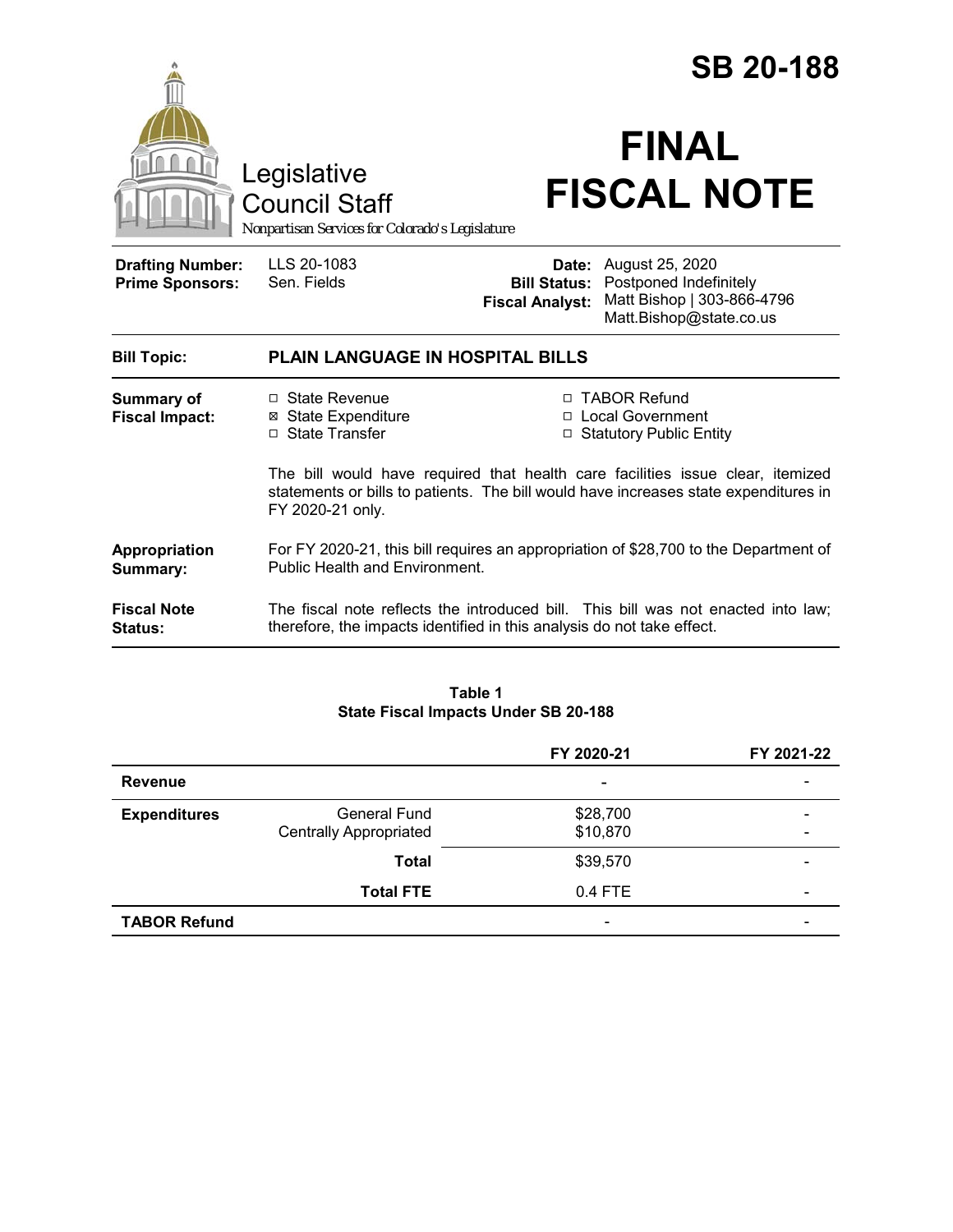August 25, 2020

# **Summary of Legislation**

The bill requires that health care facilities issue clear itemized statements or bills to patients beginning January 1, 2021. Specifically, these documents must:

- be issued within 30 days of a patient's discharge or within seven days of a written request;
- not describe a billed charge with only medical billing codes, drug codes, or general terms, such as "miscellaneous charges;"
- list specific services received and charges incurred;
- denote which charges are paid or outstanding, including the due date and amount expected from the patient;
- include services that may be billed separately;
- specifically identify types of therapy received; and
- display a telephone number for resolving billing disputes.

Health care facilities must also establish policies for responding to patients' questions regarding itemized statements or bills, and must respond to questions within seven days. They are prohibited from charging a patient for preparation of the itemized statements or bills.

The State Board of Health, in conjunction with the Commissioner of Insurance and the Division of Professions and Occupations in the Department of Regulatory Agencies, must adopt rules that specify the contents of these documents, a patient's rights and payment obligations, and disclosure requirements of health care facilities.

## **State Expenditures**

The bill increases state General Fund expenditures in the Department of Public Health and Environment by \$39,570 in FY 2020-21 only. Costs are listed in Table 2 and explained below.

|                                                       | FY 2020-21                    | FY 2021-22 |
|-------------------------------------------------------|-------------------------------|------------|
| Department of Public Health and<br><b>Environment</b> |                               |            |
| <b>Personal Services</b>                              | \$28,700                      |            |
| Centrally Appropriated Costs*                         | \$10,870                      |            |
| FTE - Personal Services                               | $0.4$ FTE                     |            |
|                                                       | <b>Total Cost</b><br>\$39,570 |            |
|                                                       | <b>Total FTE</b><br>0.4 FTE   |            |

**Table 2 Expenditures Under SB 20-188**

 *\* Centrally appropriated costs are not included in the bill's appropriation.*

**Personal Services.** The Department of Public Health and Environment requires 0.4 FTE to conduct the stakeholder process described in the bill to establish rules. The process is based on six meetings and associated administrative support, which will occur from August 2020 to December 2020.